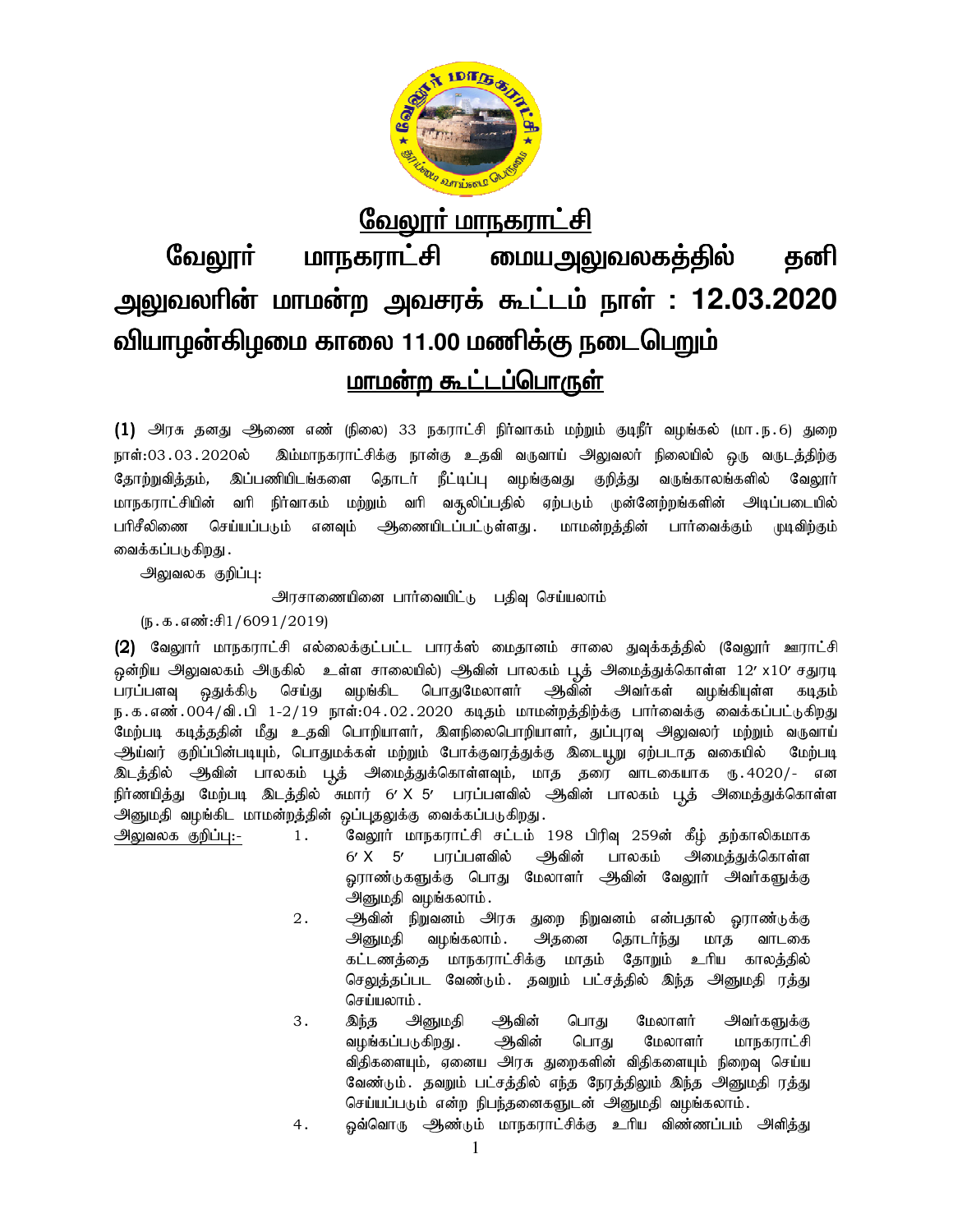## அனுமதி பதுப்பித்து கொள்ள வேண்டும் என்ற நிபந்தனைகளுடன் அனுமதி வழங்கலாம்.

 $(\mathfrak{g.}\mathfrak{s.}\mathfrak{s.}\mathfrak{s.}\mathfrak{so}$ ். எ $\mathfrak{u1}/419/2020/\mathfrak{u.}}4)$ 

(3) வேலூாா் மாநகராட்சி பொது நிதி 2019-20ன் கீழ் வேலூா் மாநகராட்சிக்கு சொந்தமான TN 23 CC 7436 Tata AC வாகனத்திற்கு டயர் & டீயூப் சப்ளை செய்யும் பணி பொது நிதியின் கீழ் மேற்கொள்ள தயாரிக்கப்பட்ட மதிப்பீட்டுத் தொகை ரு. 10200/-க்கு ஆணையர் அவர்கள் நாள். 20.01.2020-ல் நிர்வாக அனுமதி வழங்கப்பட்டு, 23/01/2020 அன்று பெறப்பட்ட முன்று விலைப்புள்ளிகளின் ஒப்புநோக்கு பட்டியல் பின்வருமாறு .

| வ.<br>எண் | பணியின் பெயர்                                                                                                                                                                      | மதிப்பீடு | நிறுவனத்தின்<br>பெயர்                                                                                      | விலைப்புள்ளி<br>விலைவிகிதம்                                                  | குறிப்பு                                                                                                   |
|-----------|------------------------------------------------------------------------------------------------------------------------------------------------------------------------------------|-----------|------------------------------------------------------------------------------------------------------------|------------------------------------------------------------------------------|------------------------------------------------------------------------------------------------------------|
| 1         | 2                                                                                                                                                                                  | 3         | 4                                                                                                          | 5                                                                            | 7                                                                                                          |
| 1.        | வேலூர் மாநகராட்சி பொது<br>ழீந்<br>2019-20ன்<br>நிதி<br>மாநகராட்சிக்கு<br>வேலூர்<br>சொந்தமான TN 23<br>CC<br>AC<br>Tata<br>7436<br>வாகனத்திற்கு டயர் & டீயூப்<br>சப்ளை செய்யும் பணி. | $11000/-$ | GEM Wheels,<br>Vellore<br><b>GEM Tyres</b><br>Retreders,<br>vellore<br><b>GEM Tyres PVT</b><br>Ltd Vellore | $10200$ $/-$ L <sub>1</sub><br>$10400$ $\left(-\right)$ $1.2$<br>10600 $-L3$ | $L1-\dot{\omega}$ -10200 /-<br>மதிப்பீட்டுத்<br>தொகையை விட<br>குறைவாக<br>வழங்கப்<br>பட்டுள்ளதை<br>ஏற்கலாம் |

மேற்படி பட்டியலில் கண்ட பணிக்கு சமர்ப்பிக்கப்பட்டுள்ள விலைப்புள்ளிகளில் குறைந்த விலை விகிதத்தில் விலைப்புள்ளி அளித்த நிறுவனத்தின் விலைப்புள்ளியை ஏற்று, பட்டியலில் கண்ட வ.எண் 1 பணிக்கு பணி உத்தரவு வழங்கப்பட்டதற்கும் மாமன்றத்தின் அனுமதி கோரப்படுகிறது.

### அலுவலக குறிப்பு :

 $1.$  khr மன்றத்தின் பார்வைக்கு வைக்கப்பட்டுள்ள இப்பொருள் மாமன்றத்தில் பதிவு செய்யலாம்.

2. இப்பணிக்கான செலவினத் தொகையை பொது நிதி 2019-20ன் கீழ் செலவு செய்யலாம்.

3 . பெறப்பட்ட முன்று விலைப்புள்ளிகளில் குறைந்த தொகைக்கான விலைப்புள்ளி அளித்துள்ள M/S GEM Wheels ,Vellore- Rs.10200 /–L1 என்ற நிறுவனத்தின் விலைபுள்ளி ஏற்று பணி ஆணை வழங்கப்பட்டதற்கும் முன் அனுமதிக்கும் மாமன்றம் பதிவு செய்யலாம்.

 $(5.5.5.5\text{m}^3:2115/\text{m}^3:1/2020)$ 

 $(4)$  Bிலதுார் மாநகராட்சி பொது நிதி 2019-20ன் கீழ் வேலூர் மாநகராட்சிக்கு சொந்தமான TN 23 CC 1797 Tata AC வாகனத்திற்கு டயர் & டீயூப் சப்ளை செய்யும் பணி பொது நிதியின் கீழ் மேற்கொள்ள தயாரிக்கப்பட்ட மதிப்பீட்டுத் தொகை ரு. 10200/-க்கு ஆணையர் அவர்கள் நாள். 20.01.2020-ல் நிர்வாக அனுமதி வழங்கப்பட்டு, 23/01/2020 அன்று பெறப்பட்ட முன்று விலைப்புள்ளிகளின் ஒப்புநோக்கு பட்டியல் பின்வருமாறு .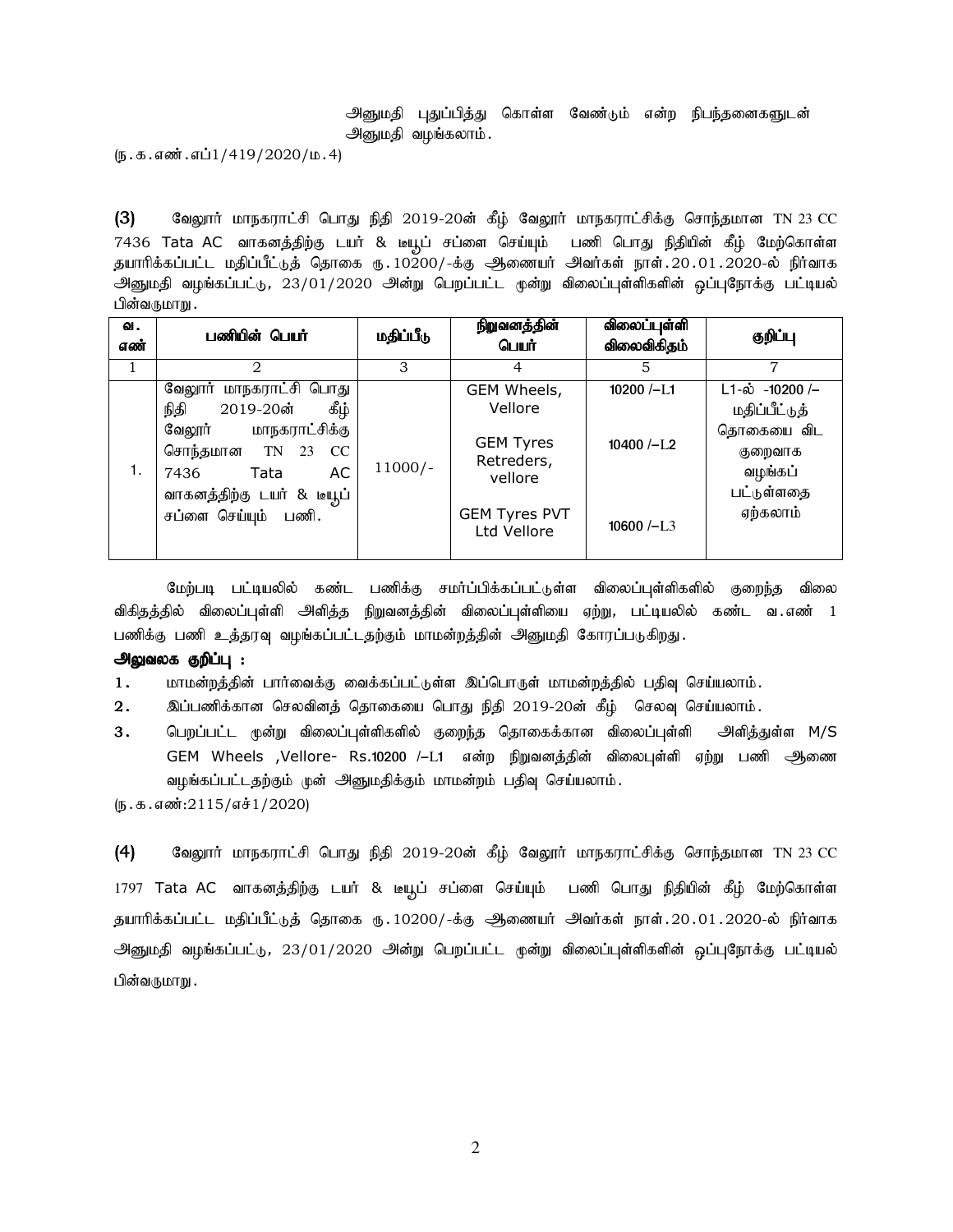| வ.<br>எண் | பணியின் பெயர்                                                                                                                                                                                    | மதிப்பீடு                            | நிறுவனத்தின்<br>பெயர்                                                                                                                          | விலைப்புள்ளி<br>விலைவிகிதம்                                      | குறிப்பு                                                                                                                |
|-----------|--------------------------------------------------------------------------------------------------------------------------------------------------------------------------------------------------|--------------------------------------|------------------------------------------------------------------------------------------------------------------------------------------------|------------------------------------------------------------------|-------------------------------------------------------------------------------------------------------------------------|
| 1         | 2                                                                                                                                                                                                | 3                                    | 4                                                                                                                                              | 5                                                                | 6                                                                                                                       |
| 1.        | மாநகராட்சி<br>வேலூர்<br>பொது<br>கீழ்<br>2019-20ன்<br>நிதி<br>வேலூர்<br>மாநகராட்சிக்கு<br>சொந்தமான<br>TN 23 CC 1797<br>Tata AC<br>வாகனத்திற்கு டயர் &<br>டியூப்<br>சப்ளை செய்யும்<br>பணி.<br>$ -$ | $11000/-$<br>$\overline{\mathbf{p}}$ | GEM Wheels,<br>Vellore<br><b>GEM Tyres</b><br>Retreders,<br>vellore<br><b>GEM Tyres</b><br><b>PVT Ltd</b><br>Vellore<br>______________________ | $10200$ $-L1$<br>$10400$ $\left(-\right)$ $1.2$<br>$10600$ $-L3$ | $L1 - \dot{\omega}$ -10200 /-<br>மதிப்பீட்டுத்<br>தொகையை விட<br>குறைவாக<br>வழங்கப்<br>பட்டுள்ளதை<br>ஏற்கலாம்<br>$    -$ |

மேற்படி பட்டியலில் கண்ட பணிக்கு சமா்ப்பிக்கப்பட்டுள்ள விலைப்புள்ளிகளில் குறைந்த விலை விகிதத்தில் விலைப்புள்ளி அளித்த நிறுவனத்தின் விலைப்புள்ளியை ஏற்று, பட்டியலில் கண்ட வ எண் 1 பணிக்கு பணி உத்தரவு வழங்கப்பட்டதற்கும் மாமன்றத்தின் அனுமதி கோரப்படுகிறது.

## அலுவலக குறிப்பு :

1. மாமன்றத்தின் பார்வைக்கு வைக்கப்பட்டுள்ள இப்பொருள் மாமன்றத்தில் பதிவு செய்யலாம்.

- $2.$  இப்பணிக்கான செலவினத் தொகையை பொது நிதி 2019-20ன் கீழ் செலவு செய்யலாம்.
- 3. பெறப்பட்ட முன்று விலைப்புள்ளிகளில் குறைந்த தொகைக்கான விலைப்புள்ளி அளித்துள்ள M/S GEM Wheels ,Vellore- Rs.10200 /–L1 என்ற நிறுவனத்தின் விலைபுள்ளி ஏற்று பணி ஆணை வழங்கப்பட்டதற்கும் முன் அனுமதிக்கும் மாமன்றம் பதிவு செய்யலாம்.

 $(5.5.5.5\cdot\frac{0.2116}{0.061}/2020)$ 

 $(5)$  Bagரார் மாநகராட்சி பொது நிதி 2019-20ன் கீழ் வேலூர் மாநகராட்சிக்கு சொந்தமான TN 23 CC 1797 Tata AC வாகனத்திற்கு பேட்டரி சப்ளை செய்யும் பணி பொது நிதியின் கீழ் மேற்கொள்ள தயாரிக்கப்பட்ட மதிப்பீட்டுத் தொகை ரு.3750/-க்கு ஆணையர் அவர்கள் நாள்.24.01.2020-ல் நிர்வாக அனுமதி வழங்கப்பட்டு, 31/01/2020 அன்று பெறப்பட்ட முன்று விலைப்புள்ளிகளின் ஒப்புநோக்கு பட்டியல் பின்வருமாறு .

| வ.<br>எண் | பணியின் பெயர்                                                                                        | மதிப்பீடு                            | நிறுவனத்தின்<br>பெயர்                                      | விலைப்புள்ளி<br>விலைவிகிதம் | குறிப்பு                                                    |
|-----------|------------------------------------------------------------------------------------------------------|--------------------------------------|------------------------------------------------------------|-----------------------------|-------------------------------------------------------------|
| $\pm$     | $\overline{2}$                                                                                       | 3                                    |                                                            | 5                           | 6                                                           |
| 1.        | <u>மாநகராட்சி</u><br>வேலூர்<br>$2019 - 20$ ன்<br>நிதி<br>பொது<br>ழ்த்<br>வேலூர்                      | $11000/-$<br>$\overline{\mathbf{p}}$ | Bharathi Battery<br>Distrbutors-<br>Vellore                | $3750 / -11$                | $L1 - \dot{\omega}$ -3750 /-<br>மதிப்பீட்டுத்<br>தொகையை விட |
|           | மாநகராட்சிக்கு<br>சொந்தமான<br><b>CC</b><br>TN<br>23<br>AC<br>Tata<br>1797<br>வாகனத்திற்கு<br>பேட்டரி |                                      | Shree Somsson<br>Battery Centre,<br>vellore                | $3900 / -L2$                | குறைவாக<br>வழங்கப்<br>பட்டுள்ளதை<br>ஏற்கலாம்                |
|           | சப்ளை செய்யும் பணிக்கு.<br>$\overline{\phantom{a}}$                                                  |                                      | <b>SK Batteries</b><br>Vellore<br>________________________ | $3950 / -L3$<br>0.11111     | $\sim$ $\sim$ $\sim$ $\sim$ $\sim$<br>$0 - 1$               |

மேற்படி பட்டியலில் கண்ட பணிக்கு சமாப்பிக்கப்பட்டுள்ள விலைப்புள்ளிகளில் குறைந்த விலை விகிதத்தில் விலைப்புள்ளி அளித்த நிறுவனத்தின் விலைப்புள்ளியை ஏற்று, பட்டியலில் கண்ட வ.எண் 1 பணிக்கு பணி உத்தரவு வழங்கப்பட்டதற்கும் மாமன்றத்தின் அனுமதி கோரப்படுகிறது.

# அலுவலக குறிப்பு :

- 1. மாமன்றத்தின் பார்வைக்கு வைக்கப்பட்டுள்ள இப்பொருள் மாமன்றத்தில் பதிவு செய்யலாம்.
- $2.$  இப்பணிக்கான செலவினத் தொகையை பொது நிதி 2019-20ன் கீழ் செலவு செய்யலாம்.
- 3. பெறப்பட்ட முன்று விலைப்புள்ளிகளில் குறைந்த தொகைக்கான விலைப்புள்ளி அளித்துள்ள M/S Bharathi Battery Distrbutors-,Vellore- Rs.13750 /-L1 என்ற நிறுவனத்தின் விலைபுள்ளி ஏற்று பணி அணை வழங்கப்பட்டதற்கும் முன் அனுமதிக்கும் மாமன்றம் பதிவு செய்யலாம்.

 $(5.5.5.50/51/2020)$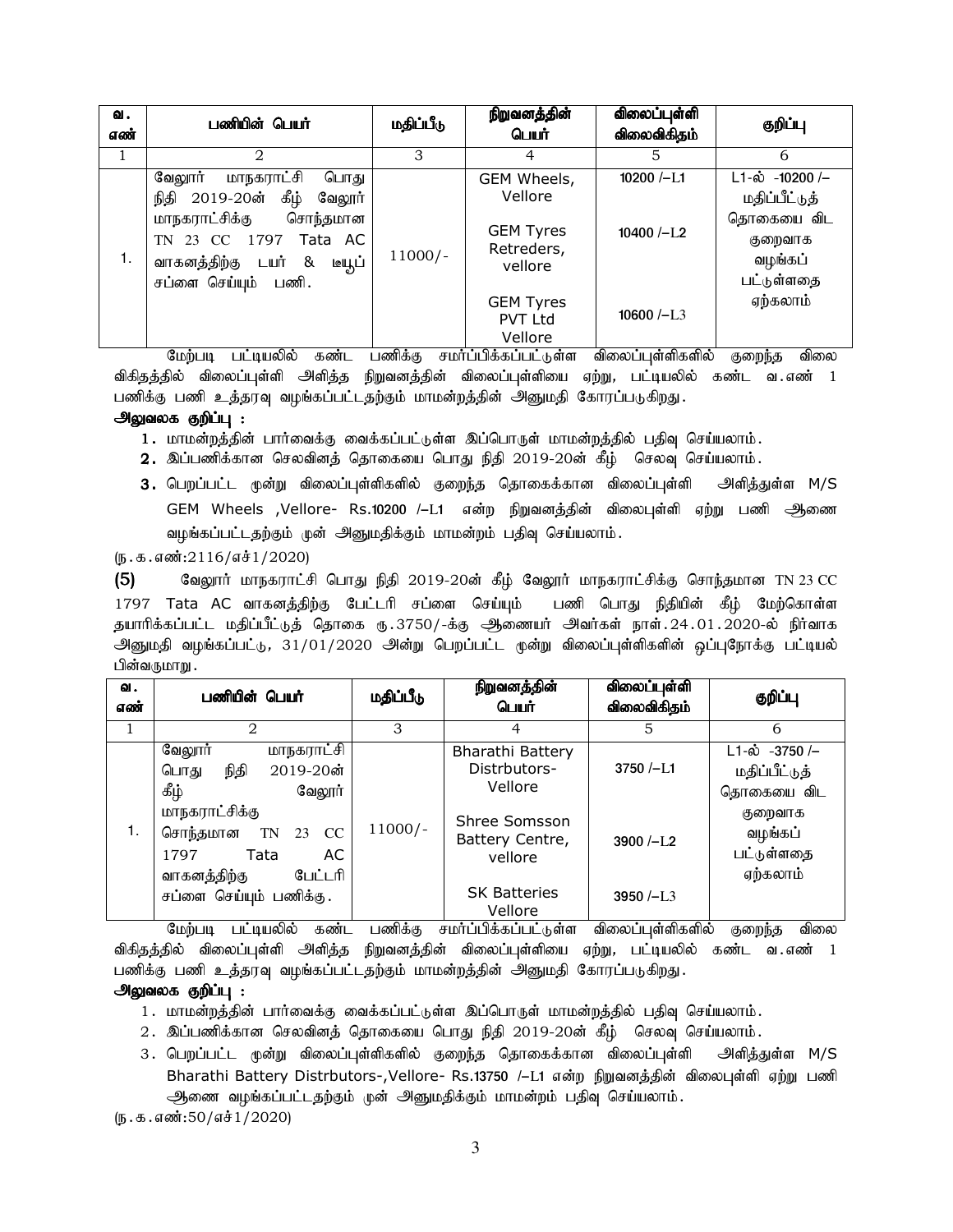(6) Cufk; kw;Wk; efh;g[wk; Mfpa cs;shl;rp mikg;g[fspy; 9 khtl;lA;fSf;F thh;L மறுவரையறை மேற்கொள்ளுதல் தொடர்பாக வார்டு மறுவரையறை ஆணையம் சென்னை அவர்களின் 07.02.2020 ம் தேதிய காணொலி கூட்டம், மற்றும் சென்னை நகராட்சி நிர்வாக ஆணையார் சென்னை .<br>அவர்களின் 12.02.2020 ம் தேதிய வார்டு மறுவரையறை குறித்து ஆய்வுக்கூட்டம் மேலும் வேலூர் மாவட்ட வார்டு மறுவரையறை அலுவலர் ஆகியோர்களின் வழிகாட்டுதல்களின்படி வேலூர் மாநகராட்சியால் சமர்ப்பிக்கப்பட்ட வார்டு மறுவரையறைக்கான வரைவு கருத்துருவினை மாவட்ட மறுவரையறை அலுவலர் மற்றும் மாவட்ட ஆட்சியரால் 18.02.2020 அன்று பொது மக்கள் மற்றும் அரசியல் கட்சியினர் ஆகியோர்களிடமிருந்து ஆட்சேபணைகள் மற்றும் கருத்துக்கள் தெரிவிக்க பார்வைக்கு வெளியிடப்பட்டது. மேலும் வேலூர் மாநகராட்சியின் மைய அலுவலகம் மற்றும் மண்டல அலுவலங்களிலும் அறிவிப்பு<br>செய்யப்பட்டது. அதனை தொடர்ந்து 18.02.2020 முதல் 22.02.2020 வரையிலான கஙக்கீடு செய்யப்பட்டது. அதனை தொடர்ந்து 18.02.2020 முதல் 22.02.2020 வரையிலான ஒதுக்கீடு செய்யப்பட்ட 5 நாட்களில் பொதுமக்கள் மற்றும் அரசியல் கட்சியினரிடமிருந்து ஆட்சேபணைகள் மற்றும் கருத்துக்கள் பெறப்பட்டு வரப்பெற்ற மனுக்களின் அடிப்படையில் வார்டு மறுவரையறை கருத்துருவினை மாவட்ட மறுவரையறை அலுவலர்/மாவட்ட ஆட்சியருக்கு சமர்ப்பிக்கப்பட்டது.

 $\frac{1}{2}$ தனை தொடர்ந்து 18.02.2020 முதல் 22.02.2020 வரை பொதுமக்கள் மற்றும் அரசியல் கட்சியினரின் ஆட்சேபணைகள் மற்றும் கருத்துகள் பெறப்பட்டு மனுக்களின் மீது 25.02.2020 அன்று மாவட்ட வரையறை அலுவலர் / மாவட்ட ஆட்சியர் அவர்களால் மாவட்ட ஆட்சியர் அலுவலகத்தில் பொதுமக்கள் மற்றும் அரசியல் கட்சியினர்களிடமிருந்து கருக்து கேட்பு கூட்டம் நடக்கி அன்று பெறப்பட்ட மனுக்களின் மீது ஆய்வு செய்து அதன் அடிப்படையிலும் வேலூர் மாநகராட்சியில் வார்டு மறுவரையறை செய்து இறுதி வாா்டு மறுவரையறை கருத்துருவினை வேலூா் மாவட்ட மறுவரைறை அலுவலருக்கும், சென்னை நகராட்சி நிர்வாக ஆணையர் அவர்களுக்கும் மற்றும் தமிழ்நாடு மாநில மறுவரையறை ஆணையத்திற்கும் சமர்ப்பிக்கப்பட்டது.

மேலும் தமிழ்நாடு மாநில வார்டு மறுவரையறை ஆணையர் மற்றும் வேலூர் மாவட்ட மறுவரையறை .<br>அலுவலர் அவர்களின் தலைமையில் 06.03.2020 அன்று வேலூர் மாவட்ட ஆட்சியர் அலுவலகத்தில் நடைபெற்ற மாவட்ட அளவிலான கூட்டத்தின் போது பொதுமக்கள் மற்றும் அரசியல் கட்சியினரின் ஆட்சேபணை மற்றும் கருத்துக்கள் பெறப்பட்டு, அதனடிப்படையில் கடைசியாக வார்டு மறுவரையறை கருத்துருவினை இறுதி செய்யப்பட்டது.

எனவே வேலூர் மாநகராட்சியின் வார்டு மறுவரையறை சம்மந்தமாக பல்வேறு கருத்துக்கள்/ஆலோசனைகள்/ஆட்சேபணைகள் தெரிவித்து மாநகராட்சி ஆணையரிடமும், மாவட்ட மறுவரையறை அலுவலரிடமும், மாநில மறுவரையறை ஆணையரிடமும் நேரடியாகவும்/கடிதங்கள் மூலமாகவும் 41 மனுக்கள் பெறப்பட்டு, பெறப்பட்ட மனுக்களை பரிசீலனை செய்து 11 மனுக்களில் குறிப்பிட்டிருந்த கோரிக்கைகள் ஏற்றுக்கொள்ளப்பட்டு, அதனடிப்படையில் மாற்றி அமைக்கப்பட்டும், 30 மனுக்கள் நிராகரிக்கப்பட்டும் பரிசீலித்து தயாரிக்கப்பட்டுள்ள இறுதி வரைவு வார்டு மறுவரையறை கருத்துருவினை மாமன்றத்தின் பார்வைக்கு வைக்கப்படுவதுடன், இக்கருத்துருவினை தமிழ்நாடு மாநில மறுவரையறை .<br>ஆணையத்திற்கு உரிய வழிமுறையாக சமர்ப்பிக்க மாமன்றத்தின் ஒப்புதலுக்கும் வைக்கப்படுகிறது.

**அலுவலக குறிப்பு:** 1) வேலூர் மாநகராட்சியில் வார்டு மறுவரையறை செய்து இறுதி செய்யப்பட்ட வார்டு மறுவரைறை கருத்துருவினை மாமன்றம் அனுமதிக்கலாம்.

> 2) இறுதி வார்டு மறுவரையறை செய்யப்பட்டது குறித்து பிற்காலத்தில் இதுசம்மந்தமாக வழக்கு ஏதேனும் தொடரப்பட்டால் வழக்கு செலவுகளுக்கும் மற்றும் இதர செலவுகளுக்கும் உரிய தொகை வழங்க மாமன்றம் அனுமதிக்கலாம்.

### ந.க.எண். 1215/2020/சி2

(7) மேலூா் நகராட்சி 01.08.2008 முதல் மாநகராட்சி நிலைக்கு தரம் உயா்த்தப்பட்டு அதனைத் தொடா்ந்து கடந்த 2011ம் ஆண்டு எல்லை விரிவாக்கத்தின் படி இரண்டு அண்டை நகராட்சிகள், 6 பேரூராட்சிகள் மற்றும் 9 Cuh£Áfs¦ Ïiz¡f¥g£L éçth¡f« bra¦a¥g£l khefuh£Áahf bray¦g£L tU»wJ. Ϫãiyæy¦ அரசாணை எண்.125 நகராட்சி நிர்வாகம் மற்றும் குடிநீர் வழங்கல் துறை, நாள்.26.11.2018ல் வேலூர் மாநகராட்சிக்கு மாநகராட்சிப் பணி விதிகளின்படி ஒருங்கிணைத்து பதவி பெயர் மாற்றம் செய்தல், காலாவதியான பணியிடங்கள் புதுப்பித்து நிரப்புதல் மற்றும் இதர ஒரு சிலப் பணியிடங்கள் தோற்றுவித்து ஆணை வெளியிடப்பட்டுள்ள<u>த</u>ு.